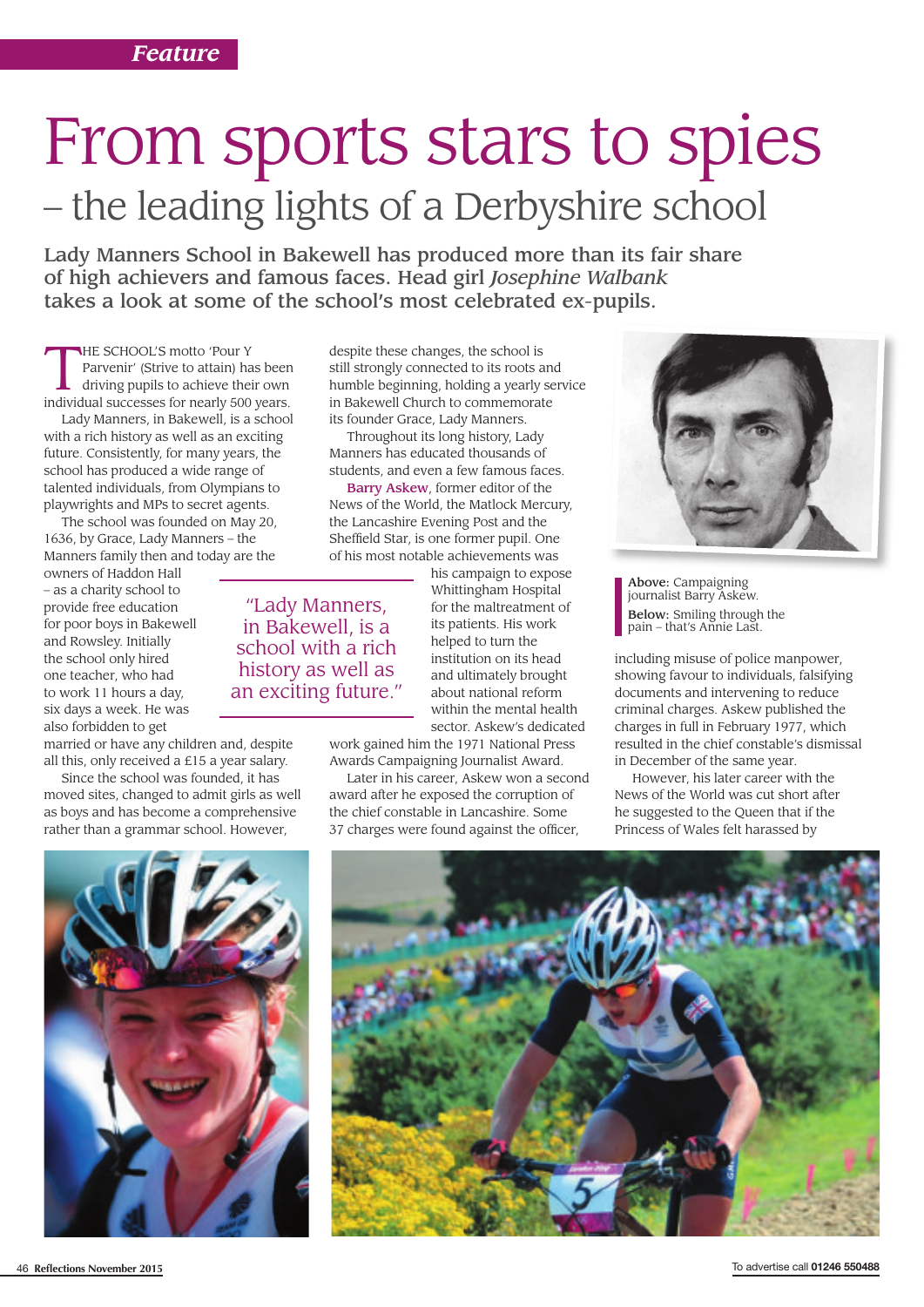press photographers she should send a servant out to shop for her. The Queen reportedly gave him a "withering look", and told him: "I think that's one of the most pompous things I have ever heard."

In 2006 Askew entered the Press Gazette Regional Press Hall of Fame, celebrating the 40 greatest regional press journalists of the modern era. He died on April 16, 2012.

Another former Lady Manners pupil is Helen Catherine Goodman, a British Labour Party politician, who has been the Member of Parliament representing Bishop Auckland since 2005. Her work includes becoming the Head of Strategy at The Children's Society in 1998, where she was involved in implementing policies to cut child poverty. In 2007-8 she became deputy leader of the House of Commons, and she was later appointed Shadow Minister for Media in 2011, where she campaigned for better child protection online. She is a renowned campaigner, and in February 2013 after her disgust at the impact of the 'bedroom tax', she tried to live for a week on £18.

Alex Hammond is a former Lady Manners pupil who went on to become a television presenter, reporter and horse racing expert for Sky Sports News and At the Races. She has also worked as a racing presenter on Talksport radio and written columns for the Daily Mail.

A more recent former pupil is Annie Last, a professional cyclist who specialises in mountain biking and cyclo-cross. In 2009 she joined the British Cycling Olympic Academy programme and at the World Cup event of 2012 in Pietermaritzburg, South Africa, she placed ninth, although at one point she was leading the race. Her qualification for the 2012 Olympics came



down to the World Cup event in La Bresse in May 2012, and thanks to Last finishing eighth at the event, Great Britain gained a position in the Olympics in the women's cross country mountain bike event. By achieving this, she became the first British woman to qualify for the Olympic mountain bike competition since 2000.

Becky Measures is a radio presenter on Peak FM, educated at Lady Manners, who is also renowned for her dedicated charity work. In 2004, when she was just 23, she decided to have a double mastectomy after a genetic test revealed that she had an 80 to 90 per cent risk

Above: Playwright Laura Wade, another former Lady Manners' pupil. Below left: Alex Hammond has worked for Sky Sports News, Talksport and the Daily Mail

of developing breast cancer, an illness which both her mother and cousin had suffered from. In 2006, ITV broadcast the documentary My Breasts or My Life about Measures and her decision to have her breasts removed. The programme, which was filmed over two years, followed the decision and preparation for the operation as well as her, and her family's, feelings afterwards. Measures' charity campaign includes raising funds to build Europe's first breast cancer prevention centre through her organisation of a tasteful charity nude calendar, featuring different local people including members of Chesterfield FC.

After leaving Lady Manners, Sir Maurice Oldfield GCMG CBE became a British intelligence officer and espionage administrator, who became the seventh director general of the Secret Intelligence Service (MI6) from 1973 to 1978. Prior to this, in 1946, he was awarded an MBE for his work for the secret service.

The school specialises in music, so it is hardly surprising that Lady Manners has produced some famous musicians. One such illustrious name is professional bassoonist Julie Price. Price initially became principal bassoonist with the BBC Scottish Symphony Orchestra, and after performing with several other orchestras, she is now co-principal bassoonist with